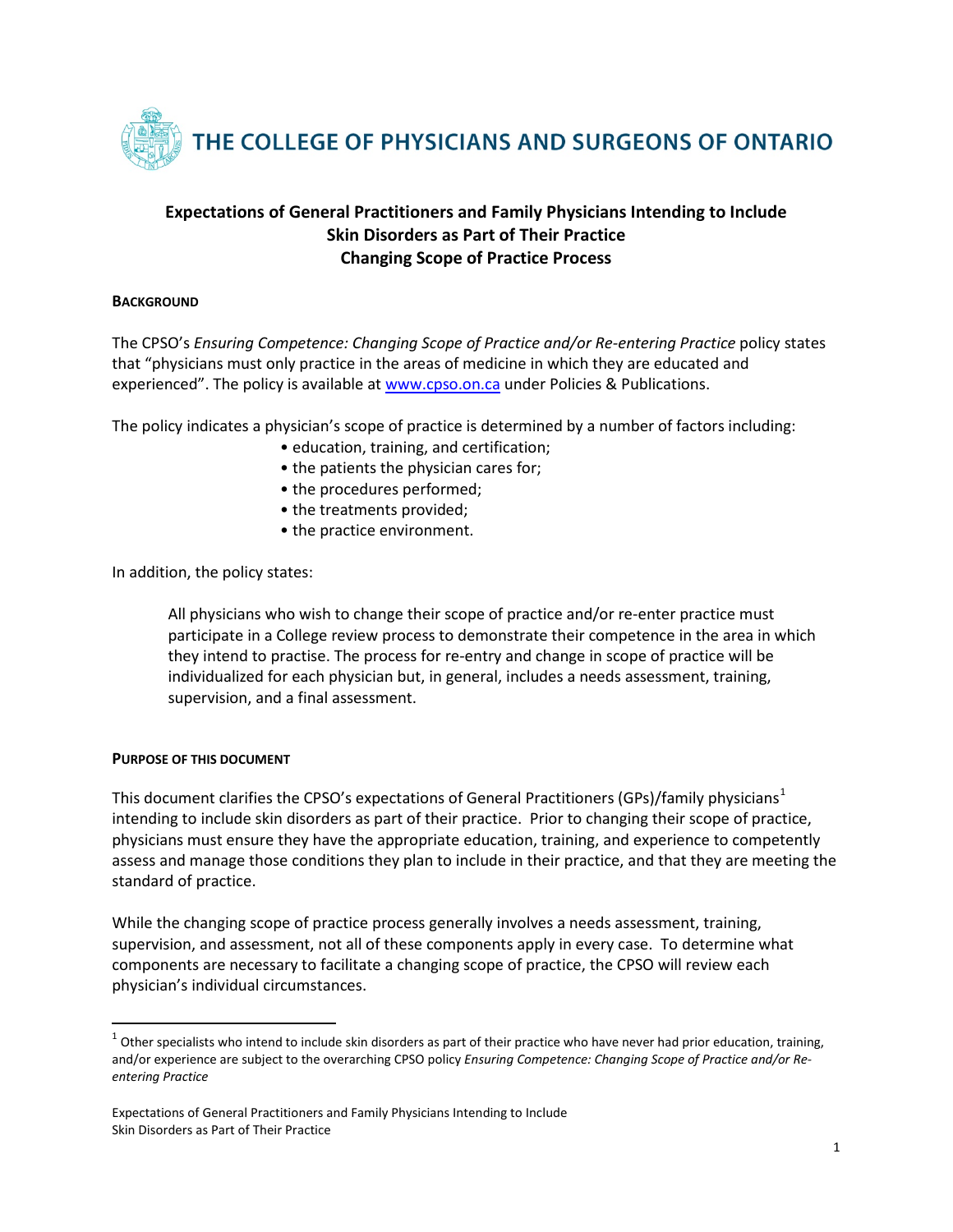### Document Development Process

A Working Group comprised of dermatologists and family physicians developed this framework to assist the CPSO in a developing a plan for GPs/family physicians to safely transition into including skin disorders as part of their practice.

### **GUIDELINES ON CHANGING SCOPE OF PRACTICE TO INCLUDE SKIN DISORDERS**

**Needs Assessment:** The College will consider a physician's specialty background, prior training and/or experience, as well as their intended practice, when determining their overall training needs. Moreover, GPs/family physicians who have received formal training, and/or who have previously included skin disorders as part of their practice, but have not practised in this area in more than 2 years would likely need to go through a change of scope process despite their related training/background. Each situation is assessed on an individual basis and generally physicians who want to include skin disorders as part of their practice would be required to fulfill the training requirements as described further below.

**Training/Supervision**: Training and supervision often occur at the same time. The College expects a physician with no prior training and/or experience in skin disorders to complete the *minimum* number of months of training/supervision defined in this document, which is 12 months. If a physician has had prior training and/or experience in skin disorders, then the College may exercise flexibility on the number of months of training/supervision required. The duration of training will also depend on recommendations made by the physician's Clinical Supervisor(s). Regardless of number of months, the goal of training/supervision is to ensure that the physician has achieved competence.

GPs/family physicians applying for a change in scope of practice to include skin disorders as part of their practice will complete a personalized training program<sup>[2](#page-1-0)</sup> that must include:

- i. All components of the "Core Competencies" contained within this document (this can inform the content of Individualized Education Plan).
- ii. Supervision with Clinical Supervisor(s) approved by the CPSO, who agree to report on the content of the training/supervision as directed.
- iii. Written objectives of training identified through an Individualized Education Plan (IEP).
- iv. A comprehensive course in skin disorders (online or in-person) as a foundation to the changing scope of practice process which may be completed prior to, or concurrently with the changing scope of practice process.

The table below summarizes the College's general expectations about training/supervision. However, each physician's situation is unique, hence, the level and duration of supervision is discretionary. Likewise, a change in level of supervision depends on the Clinical Supervisor's feedback.

<span id="page-1-0"></span> $2$  A personalized training program relies on the physician finding a suitable Clinical Supervisor who will help develop an individualized education plan (IEP), and supervise the physician for its duration. Both the proposed Clinical Supervisor and the content of the IEP must be acceptable to the College. Refer to the "Guidelines for College-Directed Clinical Supervision" for more information about the responsibilities and characteristics necessary for a Clinical Supervisor which are available here: [http://www.cpso.on.ca/Policies-Publications/CPGs-Other-Guidelines/Other-Guidelines/Guidelines-for-College-Directed-](http://www.cpso.on.ca/Policies-Publications/CPGs-Other-Guidelines/Other-Guidelines/Guidelines-for-College-Directed-Supervision/Guidelines-for-College-Directed-Supervision-(1))[Supervision/Guidelines-for-College-Directed-Supervision-\(1\)](http://www.cpso.on.ca/Policies-Publications/CPGs-Other-Guidelines/Other-Guidelines/Guidelines-for-College-Directed-Supervision/Guidelines-for-College-Directed-Supervision-(1))

Expectations of General Practitioners and Family Physicians Intending to Include Skin Disorders as Part of Their Practice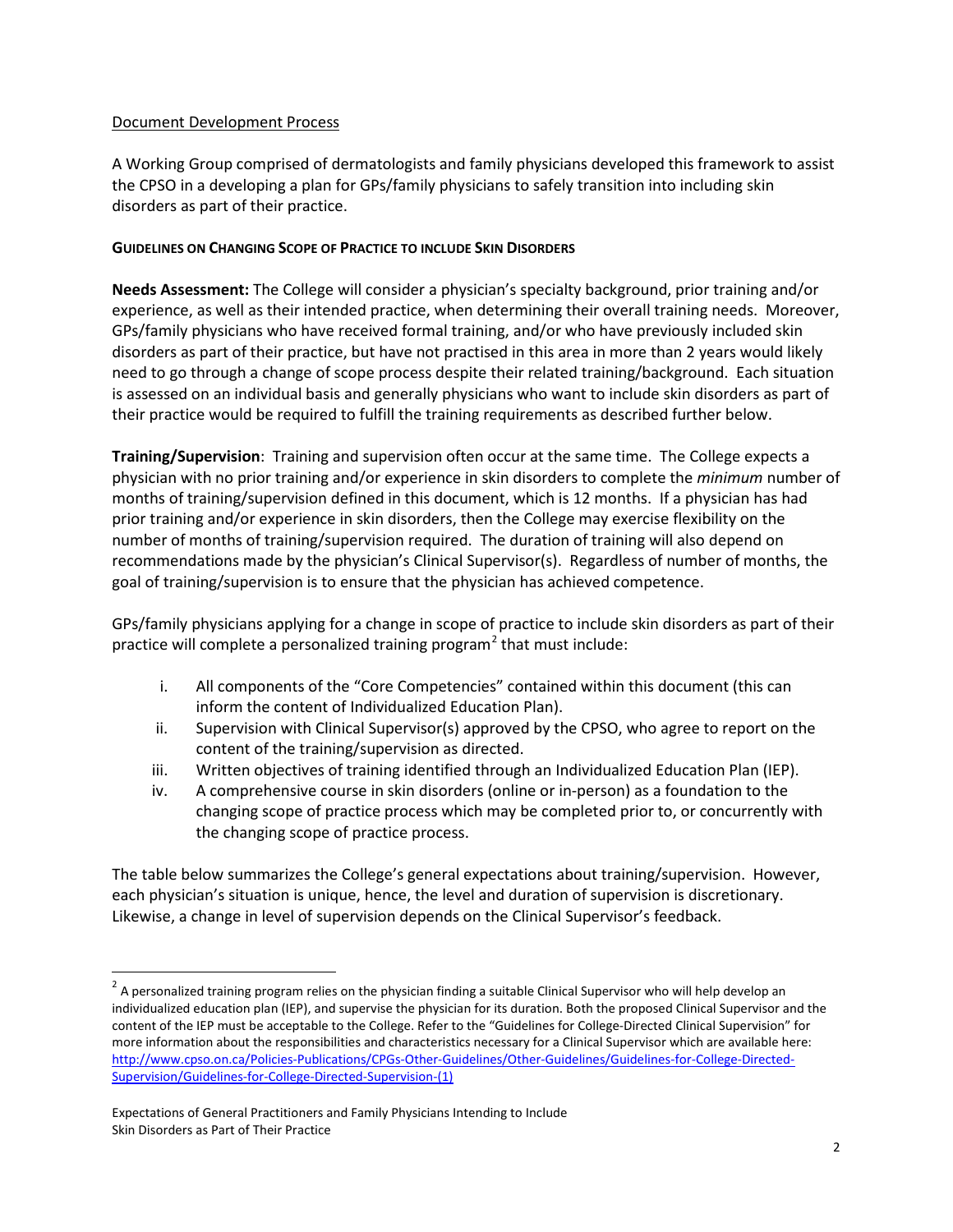| Minimum Expectations for High, Moderate, and Low Level Clinical Supervision |                                                                                                                                                                                                                                                                                                  |                                                                                                                                                                                                                                                                                                                     |                                                                                                                                                                                                                                                                                                                     |  |
|-----------------------------------------------------------------------------|--------------------------------------------------------------------------------------------------------------------------------------------------------------------------------------------------------------------------------------------------------------------------------------------------|---------------------------------------------------------------------------------------------------------------------------------------------------------------------------------------------------------------------------------------------------------------------------------------------------------------------|---------------------------------------------------------------------------------------------------------------------------------------------------------------------------------------------------------------------------------------------------------------------------------------------------------------------|--|
|                                                                             | Level of Supervision                                                                                                                                                                                                                                                                             |                                                                                                                                                                                                                                                                                                                     |                                                                                                                                                                                                                                                                                                                     |  |
| <b>Clinical Supervisor</b>                                                  | High                                                                                                                                                                                                                                                                                             | Moderate                                                                                                                                                                                                                                                                                                            | Low                                                                                                                                                                                                                                                                                                                 |  |
|                                                                             | (6 months)                                                                                                                                                                                                                                                                                       | 3 months)                                                                                                                                                                                                                                                                                                           | (3 months)                                                                                                                                                                                                                                                                                                          |  |
| <b>Tools</b>                                                                | Chart reviews<br>$\bullet$<br>(including photos)<br>Daily observation<br>$\bullet$<br>with Clinical<br>Supervisor<br>Discussions with<br>$\bullet$<br>physician<br>Repeated image<br>$\bullet$<br>exposure and<br>pattern<br>recognition<br><b>Additional tools</b><br>$\bullet$<br>as indicated | Chart reviews<br>$\bullet$<br>(including photos)<br>Occasional direct<br>$\bullet$<br>observation with<br><b>Clinical Supervisor</b><br>Discussions with<br>$\bullet$<br>physician<br>Repeated image<br>$\bullet$<br>exposure and<br>pattern<br>recognition<br><b>Additional tools</b><br>$\bullet$<br>as indicated | Chart reviews<br>$\bullet$<br>(including photos)<br>Occasional direct<br>$\bullet$<br>observation with<br><b>Clinical Supervisor</b><br>Discussions with<br>$\bullet$<br>physician<br>Repeated image<br>$\bullet$<br>exposure and<br>pattern<br>recognition<br><b>Additional tools</b><br>$\bullet$<br>as indicated |  |
| <b>Identification of MRP</b><br>(Most Responsible<br><b>Physician)</b>      | <b>Clinical Supervisor is</b><br>the MRP                                                                                                                                                                                                                                                         | Supervised<br>Physician is the<br><b>MRP</b>                                                                                                                                                                                                                                                                        | Supervised<br>Physician is the<br><b>MRP</b>                                                                                                                                                                                                                                                                        |  |
| <b>Availability and</b>                                                     | Must be available                                                                                                                                                                                                                                                                                | Weekly to bi-                                                                                                                                                                                                                                                                                                       | Bi-weekly to                                                                                                                                                                                                                                                                                                        |  |
| <b>Frequency of Clinical</b>                                                | to review and sign                                                                                                                                                                                                                                                                               | weekly meetings                                                                                                                                                                                                                                                                                                     | Monthly visits (at                                                                                                                                                                                                                                                                                                  |  |
| <b>Supervisor visits</b>                                                    | off on treatment                                                                                                                                                                                                                                                                                 | (at minimum) to                                                                                                                                                                                                                                                                                                     | minimum) to                                                                                                                                                                                                                                                                                                         |  |
|                                                                             | plans <sup>3</sup> daily                                                                                                                                                                                                                                                                         | review practice                                                                                                                                                                                                                                                                                                     | review practice                                                                                                                                                                                                                                                                                                     |  |
| <b>Frequency of</b>                                                         | Monthly, or as                                                                                                                                                                                                                                                                                   | Bi-Monthly, or as                                                                                                                                                                                                                                                                                                   | Quarterly, or as                                                                                                                                                                                                                                                                                                    |  |
| <b>Reporting to the</b>                                                     | directed by the                                                                                                                                                                                                                                                                                  | directed by the                                                                                                                                                                                                                                                                                                     | directed by the                                                                                                                                                                                                                                                                                                     |  |
| College                                                                     | <b>CPSO</b>                                                                                                                                                                                                                                                                                      | <b>CPSO</b>                                                                                                                                                                                                                                                                                                         | <b>CPSO</b>                                                                                                                                                                                                                                                                                                         |  |

**Final Assessment:** The College relies on demonstration of competence through regular narrative reports from the Clinical Supervisor(s). These reports will also be utilized by the CPSO as a basis for determining the physician's readiness for a final practice assessment (if applicable).

Once the training/supervision phase is complete, the physician is generally required to undergo a College-directed assessment prior to being approved to practise independently in the desired area of practice, i.e. skin disorders. The determination for a need for an assessment is made by the Quality Assurance Committee (QAC). While the changing scope of practice process generally involves a needs assessment, training, supervision and assessment, all of these components *may not* apply in every case. In arriving at a decision, the QAC will review each physician's individual circumstances.

<span id="page-2-0"></span> $3$  While high level supervision is ideally performed in person, circumstances may exist where high quality telemedicine imaging may be satisfactory; see CPSO Telemedicine Polic[y https://www.cpso.on.ca/Policies-Publications/Policy/Telemedicine](https://www.cpso.on.ca/Policies-Publications/Policy/Telemedicine)

Expectations of General Practitioners and Family Physicians Intending to Include Skin Disorders as Part of Their Practice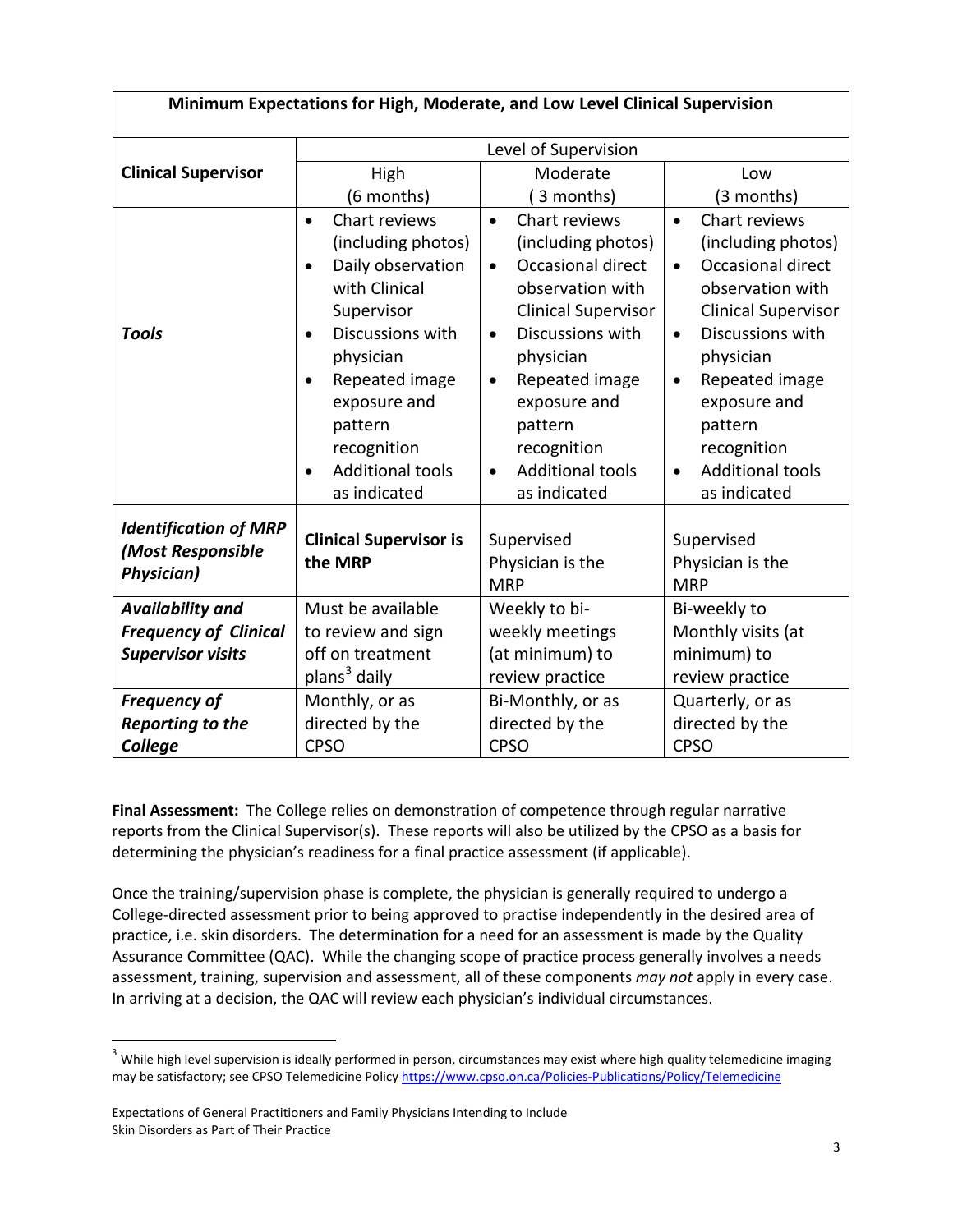In some cases, where the supervision reports have been of high quality and uniformly positive, the QAC may be content to approve the change in scope without requiring a formal practice assessment. Where a formal practice assessment is required, College staff seeks to retain an assessor who has a background and/or practice experience with similarities to that of the physician being assessed. The assessment will generally involve discussions with the physician, chart reviews, direct observation of patient management and/or procedures performed, interviewing colleagues/referring physicians, etc.

### **Core Competencies**

Physicians will be expected to demonstrate the ability to diagnose and manage patients with skin disorders, which may vary by disease category (see "Specific Disorders of the Skin" section). If a physician intends on treating special populations (neonates, infants, pregnant patients, elderly populations, immuno-compromised, patients requiring immunosuppressive or immunomodulating medication for their dermatologic illness, etc.), then he or she must also be able to demonstrate additional competencies to diagnose, treat, and manage these types of patients.

Note: It is essential that the candidate be able to recognize when a skin disorder is beyond their scope of training, and when they need to refer a patient for assistance with diagnosis and management. This would apply not only to rare or undifferentiated skin disorders, but also common disorders that are severe or not responding to treatment.

Competency will be determined by the physician's ability to demonstrate the following:

- 1) General medical skills including history taking and physical examination skills relevant to dermatology.
- 2) Appropriate documentation including diagnosis, differential diagnosis, dermatologic history, medical history, medications, allergies, relevant occupational/other exposures, family history, dermatologic findings, diagnosis, management, and follow up plan.
- 3) Provision of appropriate consultation/follow up notes that are both timely and complete.
- 4) Morphology
	- a. Comprehensive knowledge of all terms and definitions
	- b. Demonstration of appropriate use of morphologic terms
- 5) Fitzpatrick phototypes
- 6) Mastery of common dermatologic procedures, (patient characteristics, comorbidities, site selection, rationale for each type of biopsy or procedure, managing complications, and obtaining informed consent).
	- a. Skin biopsy: punch, superficial shave
	- b. Excision: deep shave, full thickness
	- c. Immunofluorescence biopsy
	- d. Biopsies for tissue culture
	- e. Utilization of dermatopathologist vs general pathologist
	- f. Equipment and facilities
	- g. Relevant surgical anatomy
	- h. Local anesthetics
	- i. Wound healing
	- j. Surgical complications
	- k. Cryotherapy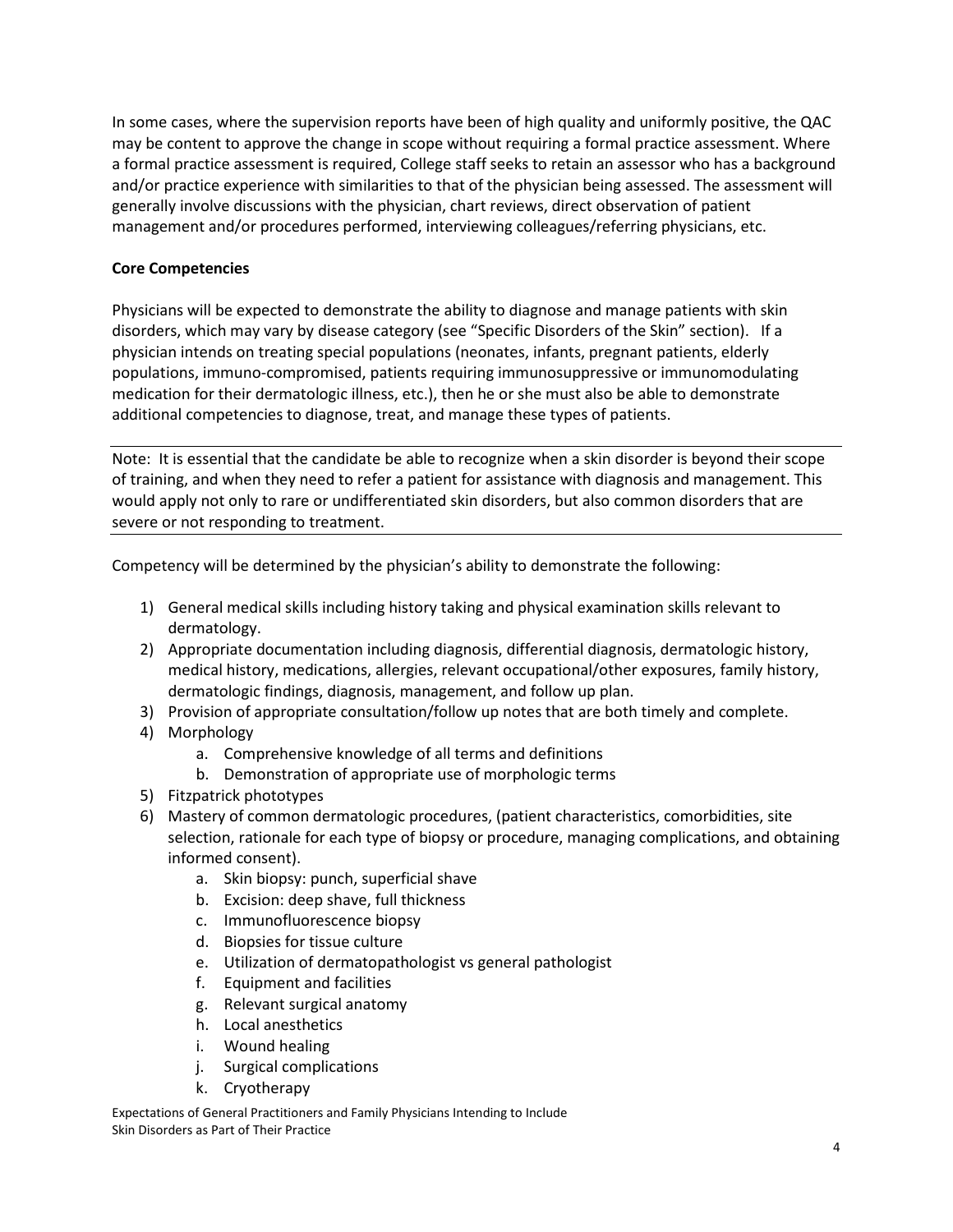- l. Hemostasis
- m. Intralesional steroid injection
- n. Fungal, bacterial, and viral culture collection techniques
- o. Principles of infection prevention and control
- 7) Basic principles of sun protection/sunscreen and demonstrates ability to counsel patients.
- 8) Therapeutics
	- a. General considerations involving compliance, costs and properly educate patients about the proposed agent
	- b. Familiarity with agents implies dispensing appropriate quantity, indications, contraindications, adverse effects, as well as appropriate monitoring and screening tests
	- c. Familiarity with all commonly used topical therapeutics in dermatology; antiinflammatory, anti-infective, topical chemotherapeutic, emollients
		- - i. Appropriate counseling for patients prescribed topical steroids
		- ii. Appropriate therapeutic history
		- iii. Appropriate counseling for the correct application of all topical therapeutics
		- iv. In particular, the use of field therapy for the management of actinic keratoses
	- d. Familiarity with short and long-term use of systemic corticosteroids
	- e. Familiarity with all non-immunomodulating systemic medications
		- i. Medications may include, but are not limited to: antibiotics, terbinafine, itraconazole, fluconazole, alitretinoin, spironolactone, OCPs, antivirals
		- ii. In particular, competency in prescribing isotretinoin
	- f. Familiarity with systemic immunomodulating agents. This class of medication should be prescribed only if the physician has additional competencies to diagnose, treat, and manage dermatologic illness in patients that require these medications.
		- i. Medications include: azathioprine, acitretin, all biologics, cyclosporine, colchicine, dapsone, mycophenolic acid, mycophenolate mofetil, methotrexate, hydroxychloroquine, chloroquine, and others.
- 9) Investigations
	- a. Appropriate use of diagnostic imaging and laboratories in the management of patients with skin disorders

## **Specific Disorders of the Skin**

As a guide to what should form the basis of the competencies for a trainee physician, an extensive list of dermatological conditions<sup>[4](#page-4-0)</sup> has been classified below. Category I diseases are deemed to be conditions which a GP/family physician should be able to expertly manage at the completion of their individualized education plan. Categories II and III represent more advanced dermatologic illness that is either more complex or rare, and would fall outside of the scope of practice of a GP/family physician unless that physician had additional training under supervision and had demonstrated competency in managing those conditions.

<span id="page-4-0"></span> $4$  Bolgonia – Dermatology, 3rd ed.

Expectations of General Practitioners and Family Physicians Intending to Include Skin Disorders as Part of Their Practice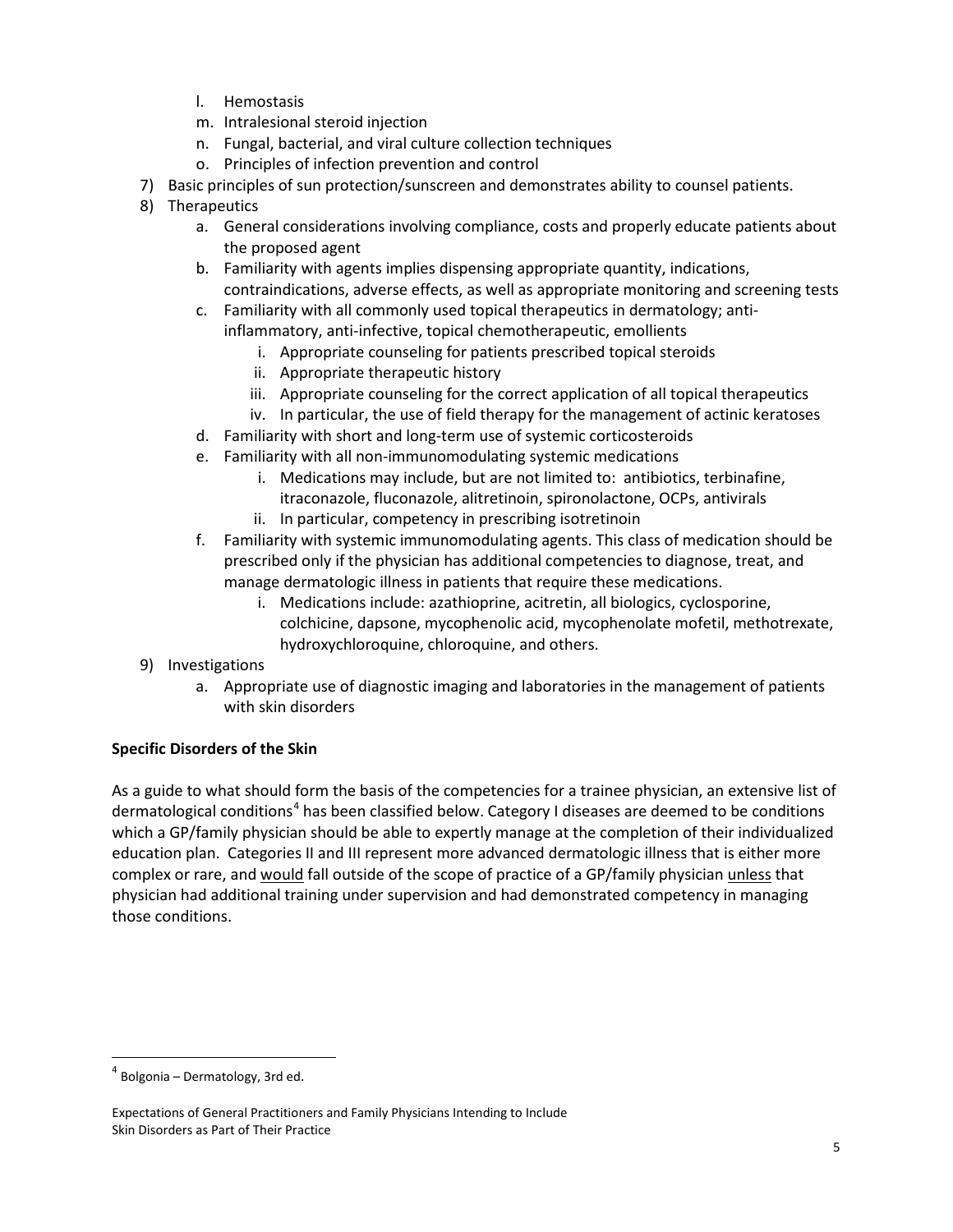### **Disease Categorizations**

Skin disorders will be classified into 3 categories. The level of expectation for the candidate is indicated in the table below (Table 1). The table after that will list conditions and their assigned category.

For Category I diseases, the physician is expected (except in exceptional circumstances) to comprehensively manage the patient. This would encompass:

- Generating a reasonable differential diagnosis
- Arriving at the correct diagnosis
- Appropriate use of investigations
- Having an understanding of the pathophysiology
- Distinguishing varying levels of disease severity
- In relevant conditions, having an understanding of specific severity indices
- When relevant, consider comorbidities
- Considering all potential contributing factors to a disease presentation including; lifestyle, risk factors, concomitant medications, occupational and or other exposures may play
- Mastery of the treatment options for the condition in question
- Appropriate follow-up to document treatment response and ongoing safety
- Critical analysis of patients that do not respond to therapy
- Recognizing the need for the involvement of other health care professionals in the management of the disease in question

For Category II diseases, the expectation would be an ability to make a diagnosis, investigate the patient appropriately and initiate management. Ongoing management of patients in this disease category would be determined by the particular areas of competence achieved by the physician during their training program and as assessed by the College.

Category III diseases represent skin conditions that would usually fall outside the scope of practice of a non-dermatologist. For Category III diseases, the expectation would be that the GP/family physician generates an appropriate differential diagnosis, initiate investigations based on that differential and, in most cases, would refer the patient to a dermatologist for further management. Frequently, the GP/family physician and the dermatologist may co-manage these patients.

|              | Comprehensive<br>$\bullet$<br>management | <b>Diagnosis</b><br>$\bullet$<br>Investigations<br>$\bullet$<br>Management<br>٠<br>Referral*; if<br>$\bullet$<br>necessary | Differential<br>diagnosis<br>Investigations<br>$\bullet$<br>Referral * |
|--------------|------------------------------------------|----------------------------------------------------------------------------------------------------------------------------|------------------------------------------------------------------------|
| Category I   | χ                                        |                                                                                                                            |                                                                        |
| Category II  |                                          |                                                                                                                            |                                                                        |
| Category III |                                          |                                                                                                                            | X                                                                      |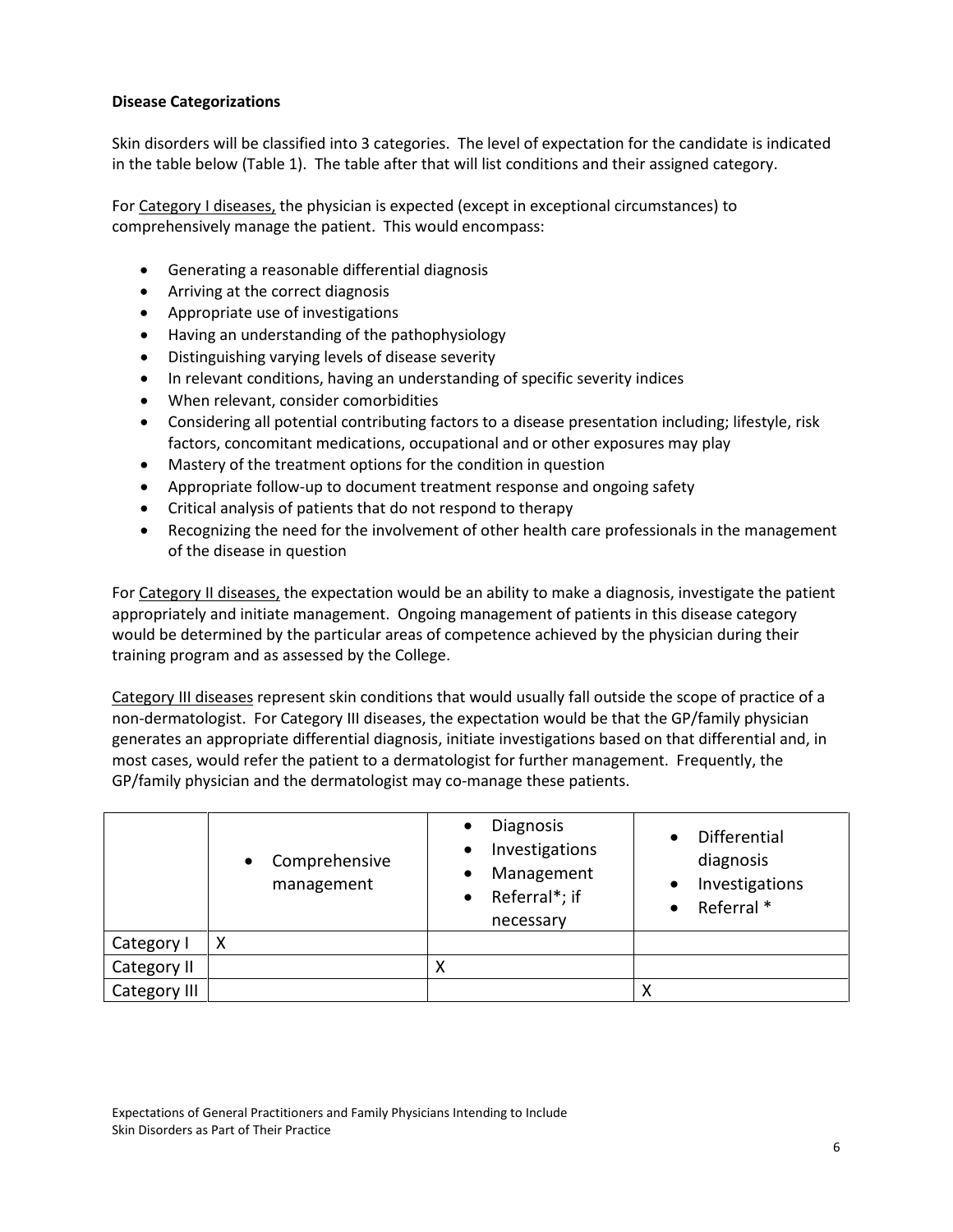# **Level of Management Expectations By Disease Category**

\*Once disposition of the patient is determined and course stabilized, ongoing management could be transferred back to the family physician.

\*those requiring immunomodulating systemic agents would be Category III

| <b>Disease</b>                                    | Category       |
|---------------------------------------------------|----------------|
| Pruritus, normal skin exam                        | 1/11           |
| Prurigo Nodularis/Lichen Simplex Chronicus        | $\mathsf{II}$  |
| Notalgia parasthetica                             | I              |
| Aquagenic pruritus                                | $\mathbf{I}$   |
| <b>Brachioradial pruritus</b>                     | $\mathbf{I}$   |
| Pruritus Ani                                      | I              |
| <b>Renal Pruritus</b>                             | $\mathsf{II}$  |
| <b>Cholestatic Pruritus</b>                       | Ш              |
| Burning mouth syndrome                            | $\mathsf{II}$  |
| Burning scalp syndrome                            | $\mathbf{II}$  |
| Reflex Sympathetic Dystrophy                      | 1/11           |
| <b>Delusions of Parasitosis</b>                   | 1/11           |
| Body dysmorphic disorder                          | 1/11           |
| Dermatitis artefacta                              | 1/11           |
| <b>Neurotic excoriations</b>                      | 1/11           |
| Trichotillomania                                  | 1/11           |
| Acne excoriee                                     | 1/11           |
| Psoriasis, topical treatment                      | $\overline{1}$ |
| Psoriasis (requiring more than topical treatment) | /              |
| Pustular psoriasis                                | $\mathbf{III}$ |
| Erythroderma                                      | $\mathsf{III}$ |
| Guttate psoriasis                                 | $\mathsf{II}$  |
| Palmoplantar pustulosis                           | $\mathbf{II}$  |
| Palmoplantar psoriasis                            | $\mathbf{I}$   |
| Inverse psoriasis                                 | $\mathbf{I}$   |
| Nail psoriasis                                    | 1/11           |
| Sneddon Wilkinson Disease                         | $\mathbf{III}$ |
| Psoriatic arthritis                               | Ш              |
| Small plaque parapsoriasis                        | /              |
| Large plaque parapsoriasis                        | II/III         |
| Cutaneous T-cell Lymphoma                         | II/III         |
| Pityriasis lichenoides                            | $\mathbf{I}$   |
| Pityriasis rubra pilaris                          | II/III         |
| Lymphomatoid papulosis                            | $\mathbf{III}$ |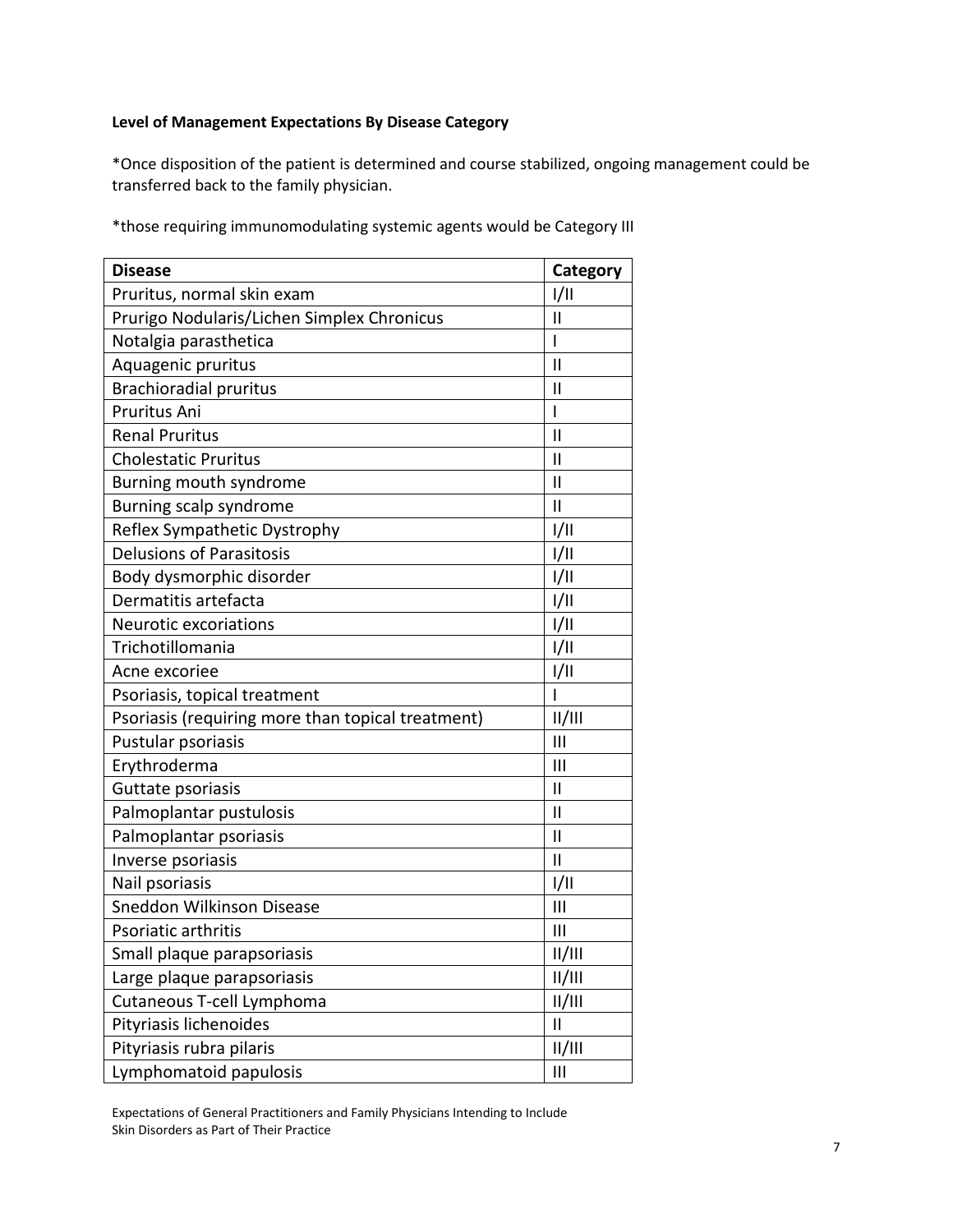| Pityriasis rosea                      | $\overline{\phantom{a}}$ |
|---------------------------------------|--------------------------|
| Lichen planus                         | 1/11                     |
| Lichen striatus                       | I                        |
| Lichen nitidus                        | $\mathsf{I}$             |
| Lichenoid drug eruption               | $\mathsf{II}$            |
| Lichen planopilaris                   | $\mathsf{II}$            |
| Oral lichen planus                    | $\mathbf{I}$             |
| Atopic dermatitis                     | 1/11                     |
| Pityriasis alba                       |                          |
| Seborrheic dermatitis                 |                          |
| Asteatotic eczema                     | I                        |
| Stasis dermatitis                     | I                        |
| Disseminated eczema/autosensitization | $\mathsf{II}$            |
| Nummular dermatitis                   | I                        |
| Dyshidrotic eczema                    | 1/11                     |
| Juvenile plantar dermatosis           |                          |
| Diaper dermatitis                     | I                        |
| Allergic contact dermatitis           | 1/11                     |
| Irritant contact dermatitis           | I/II                     |
| Hand dermatitis                       | 1/11                     |
| Cheilitis                             |                          |
| Phytophotodermatitis                  | $\mathsf{l}$             |
| Allergic contact dermatitis to plants | I                        |
| Urticaria                             | 1/11                     |
| Angioedema                            | /                        |
| <b>Urticarial vasculitis</b>          | $\mathsf{II}$            |
| Erythema annulare centrifugum         | L                        |
| Erythema migrans                      | $\mathbf{I}$             |
| Erythema multiforme                   | 1/11                     |
| Steven-Johnson Syndrome               | $\mathbf{III}$           |
| <b>Toxic Epidermal Necrolysis</b>     | Ш                        |
| Exanthematous drug eruption           | $\mathsf{II}$            |
| <b>DRESS</b>                          | Ш                        |
| Fixed drug eruption                   | $\mathsf{I}$             |
| Sweet Syndrome                        | Ш                        |
| Linear IgA Bullous Dermatosis         | Ш                        |
| Purpura NYD                           | Ш                        |
| <b>Batemans Purpura</b>               | $\overline{\phantom{a}}$ |
| Pigmented purpuric dermatosis         | $\mathsf{l}$             |
| Livedo reticularis                    | $\mathbf{III}$           |
| Embolic phenomena                     | Ш                        |
| Arterial insufficiency                | 1/11                     |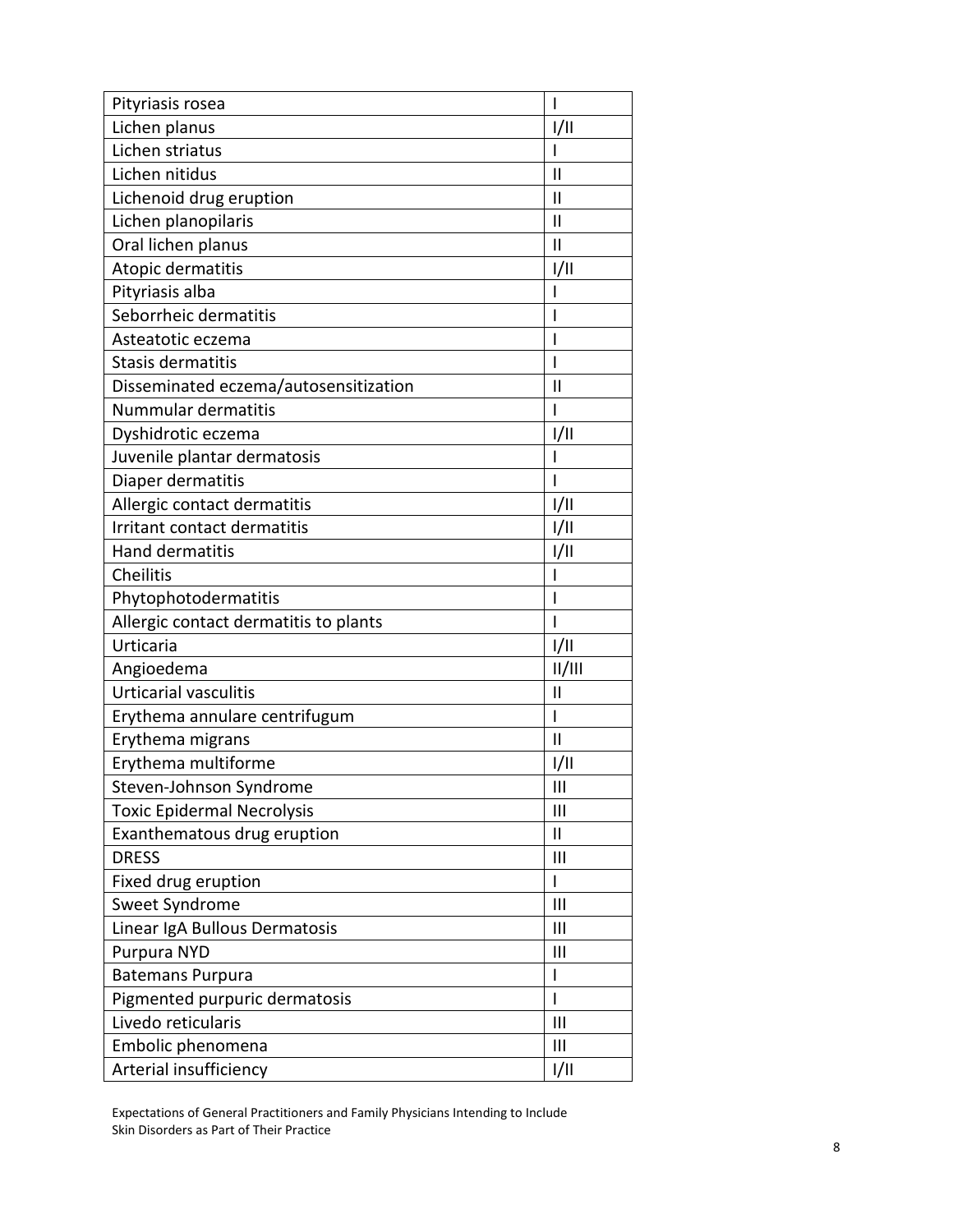| Lipodermatosclerosis                                 | $\mathbf{I}$   |
|------------------------------------------------------|----------------|
| Vasculitis                                           | $\mathsf{II}$  |
| Granuloma faciale                                    | III            |
| Well's syndrome                                      | Ш              |
| Insect bite reaction                                 | I              |
| Pyoderma gangrenosum                                 | Ш              |
| <b>Behcets Disease</b>                               | Ш              |
| Pemphigoid gestationis                               | Ш              |
| Polymorphic eruption of pregnancy (PUPPP)            | 1/11           |
| Cholestasis of pregnancy                             | $\mathsf{II}$  |
| Atopic eruption of pregnancy                         | $\mathsf{II}$  |
| Pemphigus (all variants)                             | Ш              |
| <b>Bullous pemphigoid</b>                            | /              |
| Mucous membrane (cicatricial) pemphigoid             | III            |
| Epidermolysis bullosa aquisita                       | Ш              |
| Dermatitis herpetiformis                             | II/III         |
| Epidermolysis bullosa                                | Ш              |
| Acne                                                 | 1/11           |
| Solid facial edema/Morbihan syndrome                 | Ш              |
| Rosacea                                              | 1/11           |
| Perioral dermatitis                                  |                |
| <b>Folliculitis</b>                                  | ı              |
| Pseudofolliculitis barbae                            | ı              |
| Acne keloidalis nuchae                               | I              |
| Hidradenitis suppurativa                             | $\mathsf{II}$  |
| Generalized hyperhidrosis                            | $\mathsf{II}$  |
| Localized hyperhidrosis                              | I/II           |
| Hypo and anhidrosis                                  | Ш              |
| Miliaria                                             | I              |
| Transient acantholytic dermatosis (Grover's disease) | 1/11           |
| Acute cutaneous lupus erythematosus (ACLE)           | /              |
| Discoid lupus erythematosis (DLE)                    | Ш              |
| Subacute cutaneous lupus erythematosus (SCLE)        | $\mathbf{I}$   |
| Panniculitis                                         | II/III         |
| Dermatomyositis                                      | III            |
| Systemic sclerosis                                   | Ш              |
| <b>CREST syndrome</b>                                | II/III         |
| Sclerosing disorders, NOS                            | Ш              |
| Raynaud's phenomenon                                 | II/III         |
| Morphea                                              | $\mathsf{II}$  |
| Lichen sclerosis (et atrophicus)                     | $\mathbf{III}$ |
| Periodic fever syndromes                             | Ш              |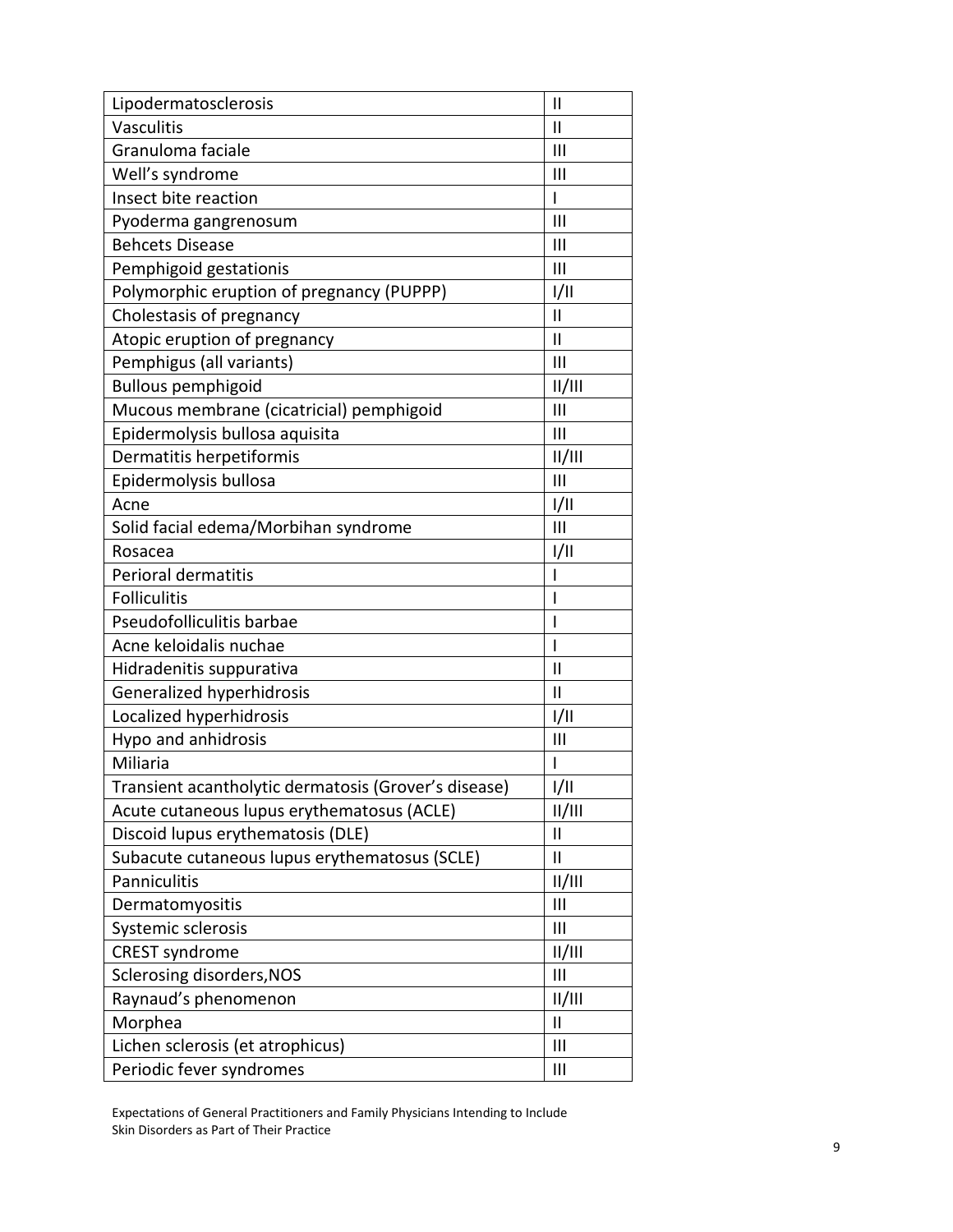| Relapsing polychondritis                | III                      |
|-----------------------------------------|--------------------------|
| Sjogren's syndrome                      | Ш                        |
| Macular amyloidosis                     | I                        |
| Lichen amyloidosis                      | 1/11                     |
| Amyloidosis, all other forms            | $\mathsf{III}$           |
| Porphyria cutanea tarda                 | /                        |
| Photosensitivity, NOS                   | Ш                        |
| Polymorphous light eruption             | $\mathbf{I}$             |
| Acanthosis nigricans                    | I/II                     |
| Paget's disease                         | $\mathsf{II}$            |
| Extramammary pagets                     | III                      |
| Sarcoidosis                             | II/III                   |
| Ichthyosis vulgaris                     | I                        |
| Ichthyoses, NOS                         | /                        |
| <b>Keratodermas NOS</b>                 | /                        |
| Darier disease                          | /                        |
| Hailey-Hailey disease                   | /                        |
| Primary immunodeficiencies NOS          | Ш                        |
| Neurofibromatosis                       | /                        |
| Tuberous sclerosis                      | $\mathbf{III}$           |
| <b>Cutaneous mosaicism NOS</b>          | Ш                        |
| Ectodermal dysplasia NOS                | III                      |
| Aplasia cutis congenita                 | Ш                        |
| Midline congenital lesion NOS           | III                      |
| Vitiligo                                | I/II                     |
| Post-inflammatory pigmentary alteration | I                        |
| Hereditary hypomelanosis NOS            | Ш                        |
| Tinea versicolor                        | $\mathsf{I}$             |
| Idiopathic guttate hypomelanosis        | I                        |
| Melasma                                 | I                        |
| Drug induced pigmentation NOS           | $\mathbf{I}$             |
| Pigmentary demarcation lines            | $\mathbf{I}$             |
| <b>Dyschromatosis NOS</b>               | Ш                        |
| Confluent reticulated papillomatosis    | I/II                     |
| Male pattern hair loss                  | $\overline{\phantom{a}}$ |
| Female pattern hair loss                | $\mathsf{l}$             |
| Telogen effluvium                       | I                        |
| Alopecia areata                         | 1/11                     |
| <b>Scarring alopecia NOS</b>            | $\mathsf{II}$            |
| Hair shaft abnormalities                | Ш                        |
| Hirsutism                               | II/III                   |
| Hypertrichosis                          | Ш                        |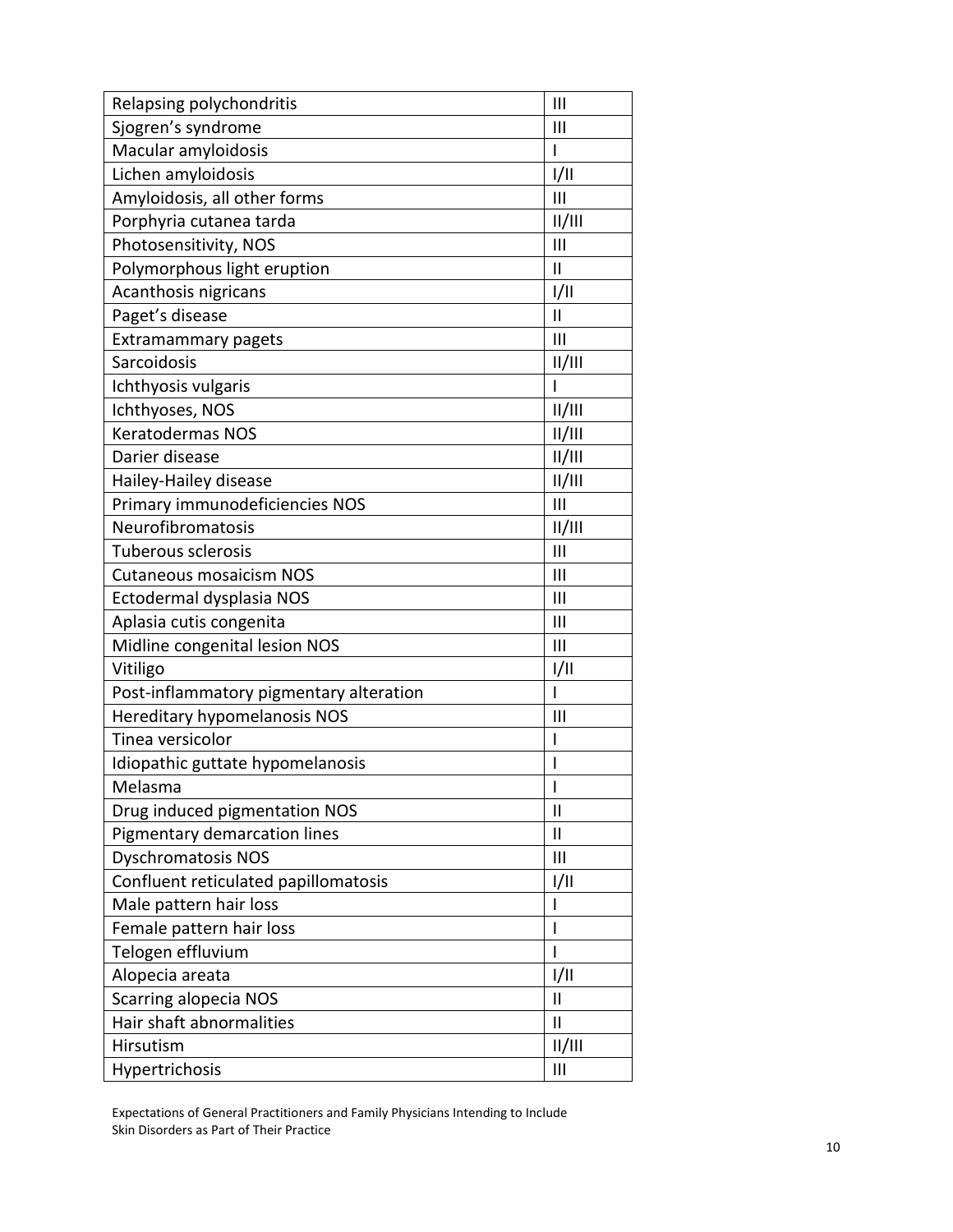| Beau's lines                                     | I                        |
|--------------------------------------------------|--------------------------|
| Onychomadesis                                    | I                        |
| Nail pitting                                     | I                        |
| Onychorrhexis                                    | I                        |
| Trachyonychia                                    | $\mathbf{I}$             |
| Leukonychia                                      | I                        |
| Splinter hemorrhages                             | $\mathsf{l}$             |
| Onycholysis                                      | I                        |
| Longitudinal melanonychia                        | I                        |
| Acute paronychia                                 | I                        |
| Periungual warts                                 | I                        |
| Herpetic whitlow                                 | I                        |
| Nail bed malignancy NOS                          | $\mathbf{III}$           |
| Median canaliform dystrophy                      | I                        |
| Digital mucous cysts                             | I                        |
| Fordyce spots                                    | I                        |
| Geographic tongue                                | I                        |
| Fissured tongue                                  | I                        |
| Hairy tongue                                     | I                        |
| Oral lichen planus                               | $\mathsf{II}$            |
| Malignanciesof the oral mucosa                   | Ш                        |
| Benign hyperkeratosis of the oral mucosa         | $\mathsf{I}$             |
| Apthous stomatitis                               | $\mathsf{II}$            |
| Actinic cheilitis                                | $\mathbf{I}$             |
| Zoon's balanitis                                 | $\mathbf{\mathsf{I}}$    |
| Perianal streptococcal disease                   | $\mathsf{I}$             |
| Vestibular papillomatosis                        | $\mathbf{I}$             |
| <b>Bowenoid papulosis</b>                        | $\mathbf{I}$             |
| Staphylococcal and streptococcal skin infections | I                        |
| Erysipelas                                       | I                        |
| Erythrasma                                       | I                        |
| Pitted keratolysis                               | $\mathsf{l}$             |
| Green nail syndrome                              | $\mathbf{I}$             |
| Sporotrichoid spread NOS                         | $\mathbf{III}$           |
| <b>Ulcerating plaque NOS</b>                     | $\mathbf{I}$             |
| Tinea corporis                                   | $\overline{\phantom{a}}$ |
| Tinea capitis                                    | $\overline{\phantom{a}}$ |
| Onychomycosis                                    | I                        |
| Tinea pedis                                      | I                        |
| Tinea cruris                                     | I                        |
| Tinea faciei                                     | I                        |
| T. capitis, kerion variant                       | $\mathsf{II}$            |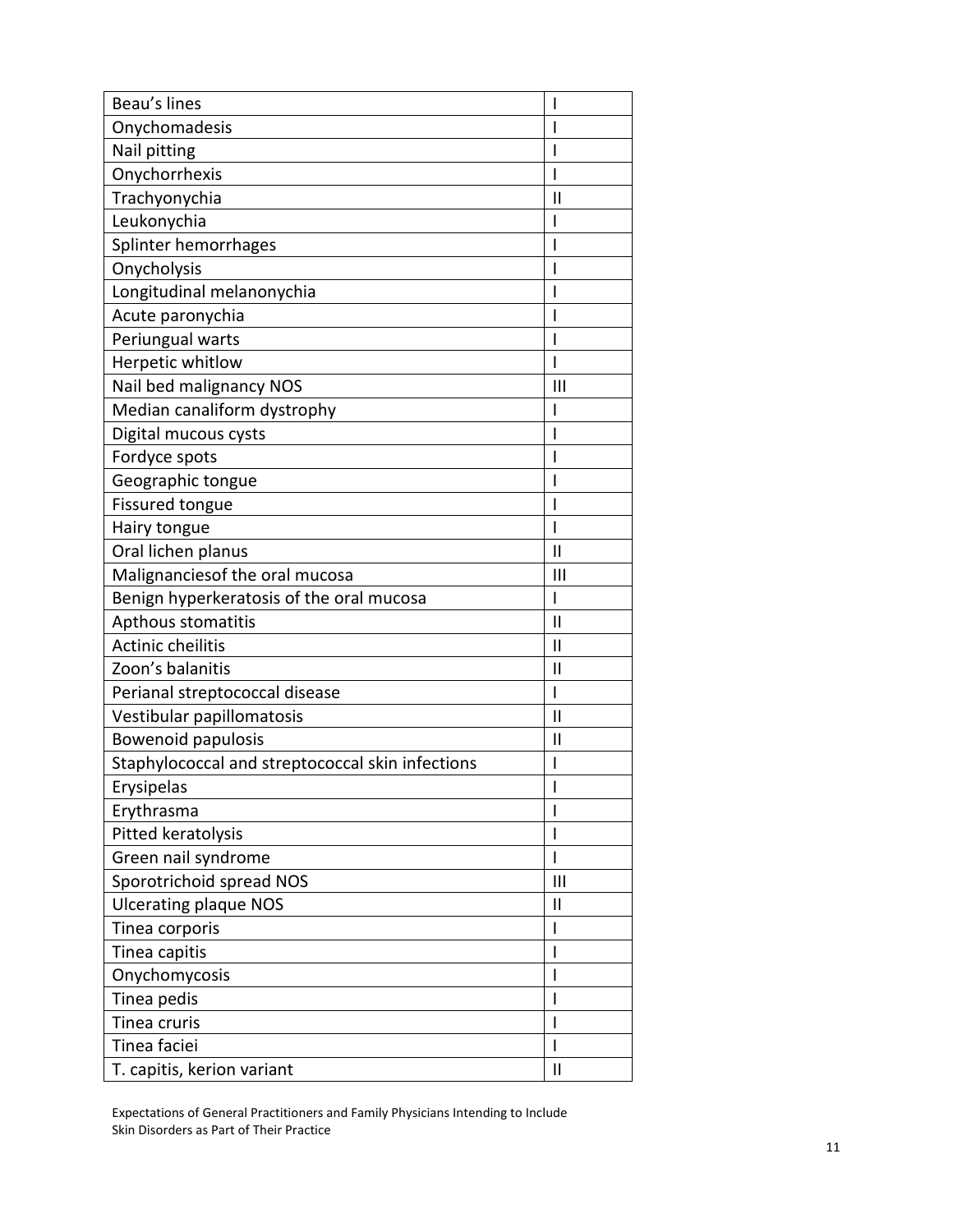| Candidiasis                                      | T                     |
|--------------------------------------------------|-----------------------|
| Deep fungal infection NOS                        | Ш                     |
| Kaposi sarcoma                                   | /                     |
| <b>Syphilis</b>                                  | 1/11                  |
| HPV mediated disease                             | I                     |
| HSV1 and 2                                       | I                     |
| Varicella zoster virus                           | I                     |
| Eczema herpeticum                                | $\mathsf{II}$         |
| <b>EBV</b> disease                               | $\mathbf{I}$          |
| HHV-6                                            | I                     |
| <b>Measles</b>                                   | 1/11                  |
| Erythema infectiosum                             | I                     |
| Kawasaki disease                                 | 1/11                  |
| <b>Enterovirus infections</b>                    | ı                     |
| Hand foot and mouth                              | ı                     |
| Molluscum contagiosum                            | ı                     |
| Cutaneous larva migrans                          |                       |
| <b>Scabies</b>                                   |                       |
| <b>Head lice</b>                                 |                       |
| Body lice                                        |                       |
| Crab lice                                        |                       |
| Bed bugs                                         | I                     |
| Normal cutaneous effects of ultraviolet exposure | ı                     |
| <b>Corns and Calluses</b>                        | ı                     |
| Talon noire                                      | ı                     |
| Chondrodermatitis nodularis helicis              | I                     |
| Skin signs of child and elder abuse              | I                     |
| Xanthelasma                                      | 1/11                  |
| Infiltrations of the skin NOS                    | Ш                     |
| Granuloma annulare                               | 1/11                  |
| Necrobiosis lipoidica                            | $\mathsf{II}$         |
| Inherited disorders of connective tissue NOS     | $\mathbf{III}$        |
| Hypertrophic scars                               | I                     |
| Keloids                                          | I                     |
| <b>Striae</b>                                    | $\mathsf{II}$         |
| Erythema nodosum                                 | Ш                     |
| Lipodystrophy NOS                                | III                   |
| Vascular/lymphatic malformations NOS             | /                     |
| Venous ulcers                                    | $\mathbf{I}$          |
| Lymphedema                                       | $\mathbf{\mathsf{I}}$ |
| <b>Arterial ulcers</b>                           | $\mathbf{I}$          |
| Diabetic and neuropathic ulcers                  | $\mathbf{I}$          |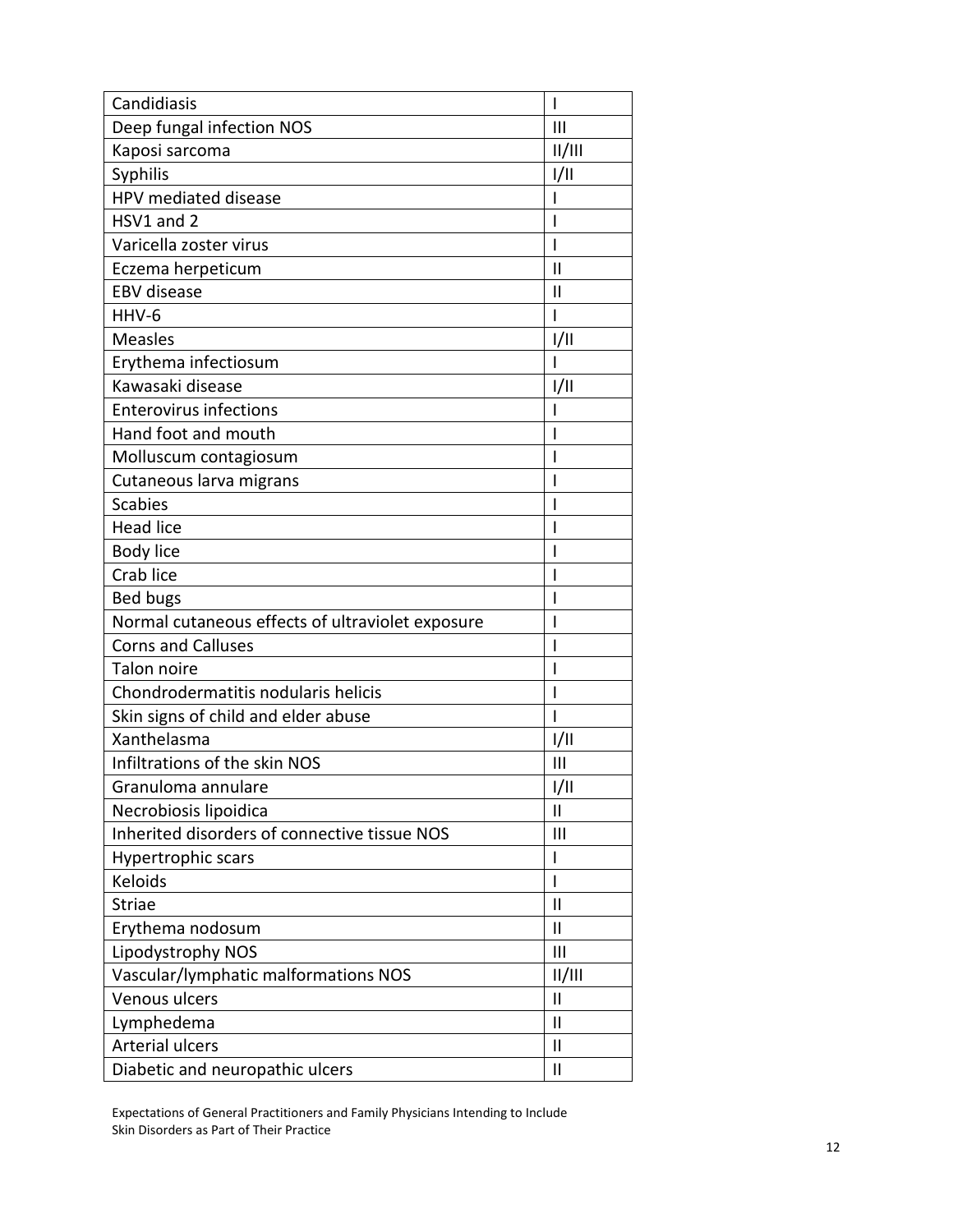| Venous lake                                                 | I              |
|-------------------------------------------------------------|----------------|
| Spider angioma                                              | I              |
| Actinic keratosis                                           | I              |
| Basal cell carcinoma                                        | 1/11           |
| Squamous cell carcinoma                                     | 1/11           |
| Seborrheic keratosis                                        | ı              |
| Lichenoid keratosis                                         | ı              |
| Dermatosis papulosa nigra                                   | ı              |
| Stucco keratosis                                            |                |
| Porokeratosis                                               | ı              |
| Cutaneous horn                                              | I              |
| Benign adnexal tumor NOS                                    | $\mathsf{II}$  |
| Benign keratinocytic tumor NOS                              | $\mathsf{II}$  |
| Epidermal cyst                                              | 1/11           |
| Pilar cyst                                                  | I/II           |
| Benign adnexal cyst NOS                                     | $\mathbf{I}$   |
| Nevus sebaceous                                             | $\mathsf{l}$   |
| Sebaceous hyperplasia                                       | 1/11           |
| Sebaceous neoplasms                                         | Ш              |
| Benign nevi                                                 | I              |
| Ephelides                                                   | ı              |
| Café au lait macules                                        | 1/11           |
| <b>Beckers Nevus</b>                                        |                |
| Solar lentigines                                            |                |
| Dermal melanocytosis                                        | Ш              |
| Blue nevus and its variants                                 | I              |
| Common acquired melanocytic nevi                            | ı              |
| Mucosal melanotic macule                                    | 1/11           |
| Melanocytic nevi of special sites; acral, flexural, genital |                |
| Spitz nevus                                                 | I/II           |
| Atypical (dysplastic) melanocytic nevus                     | I              |
| Congenital pattern nevus                                    | I              |
| Nevus spilus                                                | I              |
| Recurrent melanocytic nevus                                 |                |
| Melanoma                                                    | 1/11           |
| Vascular neoplasms NOS                                      | Ш              |
| Angiokeratoma of Fordyce                                    | $\mathsf{l}$   |
| Solitary angiokeratoma                                      | I              |
| Pyogenic granuloma                                          | I              |
| Cherry angioma                                              | I              |
| Kaposi sarcoma                                              | $\mathbf{III}$ |
| Angiosarcoma                                                | Ш              |